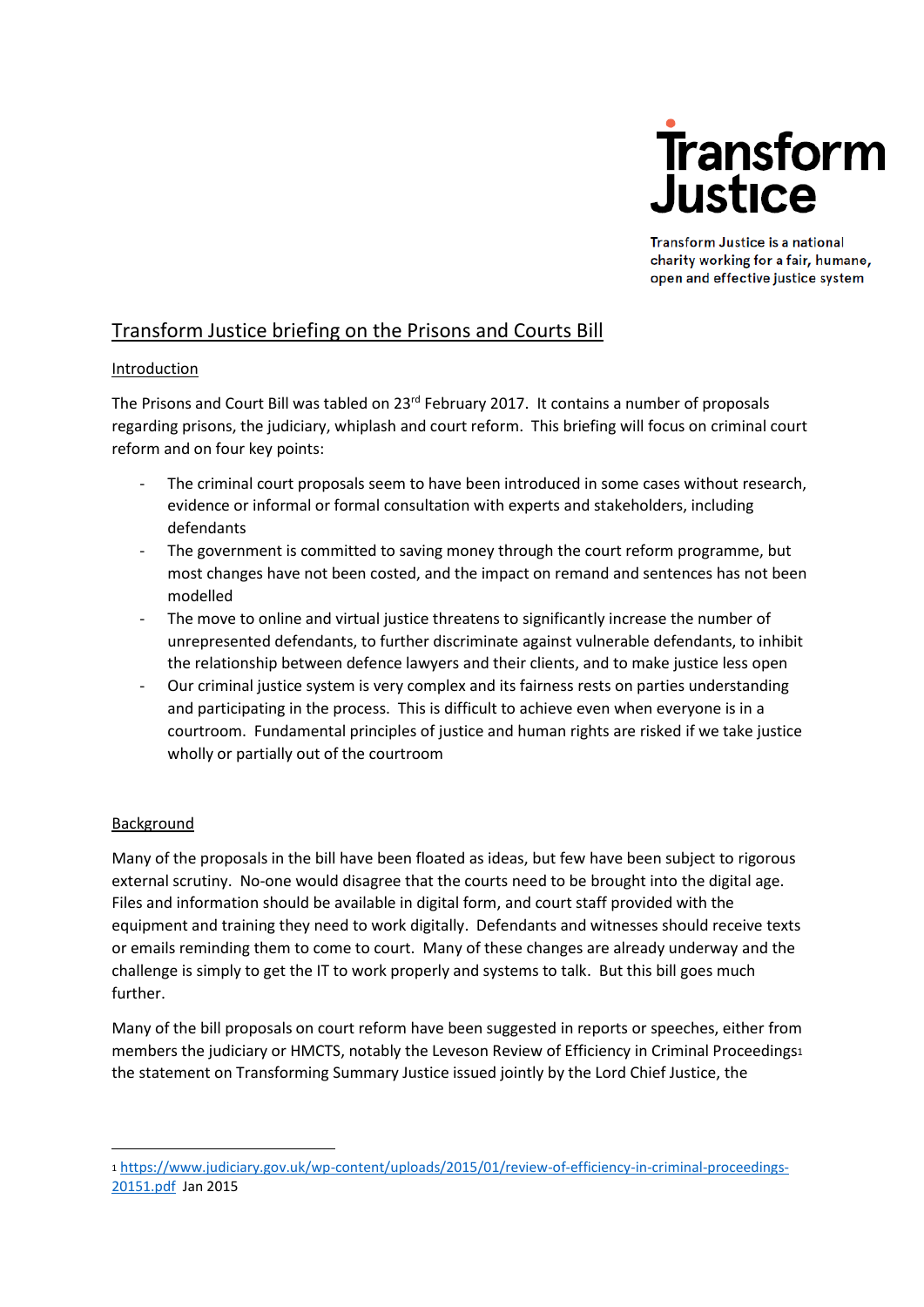President of Tribunals and the Lord Chancellor2, and a white paper published in September 20163 Some of the proposals were put forward in "What is a court?", a report from the charity Justice4. The court reforms are enabled by a major capital grant from the Treasury of over £1 billion, which was originally agreed in 20155.

The key principles behind the programme are to build on the strengths of the current system in terms of being just, proportionate and accessible. One of the key means of achieving that is to move hearings and parties out of the courtroom – so they are dealt with virtually or online.

# Consultation

Very few measures in the whole bill have been subject to formal consultation. On the court reform measures, a consultation elicited responses on the assistance needed to access digital services, and on online criminal convictions6. No other proposals regarding criminal courts were subject to formal consultation and, in many cases, they were not subject to informal consultation either. This lack of consultation is contrary to best practice in government policy-making. The Civil Service, and particularly the policy profession, has committed to open policy making, and to the seven "policy fundamentals" outlined in the Institute of Government's report *"Making Policy Better: Improving Whitehall's core business"* 2011. These fundamentals include "open and evidence based idea generation" and "responsive external engagement". Mechanisms include informal and formal public and stakeholder consultation.

No reason has been given for the lack of open policy making in regard to many of these proposals. The government could also have put the bill forward for pre-legislative scrutiny by parliament, but has not done so.

#### Evidence

 $\overline{\phantom{a}}$ 

Many of the proposals have a weak evidence base. It is asserted that they will make the system more just, proportionate and accessible, but without any supporting research or data, and without citing research which may suggest the contrary.

The inspiration for many of the ideas was a review of the system by Sir Brian Leveson but he pointed out in his introduction that *"there has been no time or little opportunity for evidence gathering".* Also *"There is no quantitative analysis of the effect of the changes which are proposed. Within the constraints of the Review, it has not been possible to calculate how much will be saved by any participant in the criminal justice system by any single change, or combination of changes, to the way in which criminal cases are conducted"*. No major research or evidence gathering has been conducted since, and many of the proposals in the legislation go further than Sir Brian Leveson's recommendations.

<sup>6</sup> https://www.gov.uk/government/uploads/system/uploads/attachment\_data/file/590391/transforming-ourjustice-system-government-response.pdf

<sup>2</sup> <https://www.gov.uk/government/publications/transforming-our-justice-system-joint-statement> Sept 2016 <sup>3</sup> https://consult.justice.gov.uk/digital-communications/transforming-our-courts-andtribunals/supporting\_documents/consultationpaper.pdf

<sup>4</sup> https://justice.org.uk/what-is-a-court/

<sup>5</sup> https://www.gov.uk/government/news/ministry-of-justices-settlement-at-the-spending-review-2015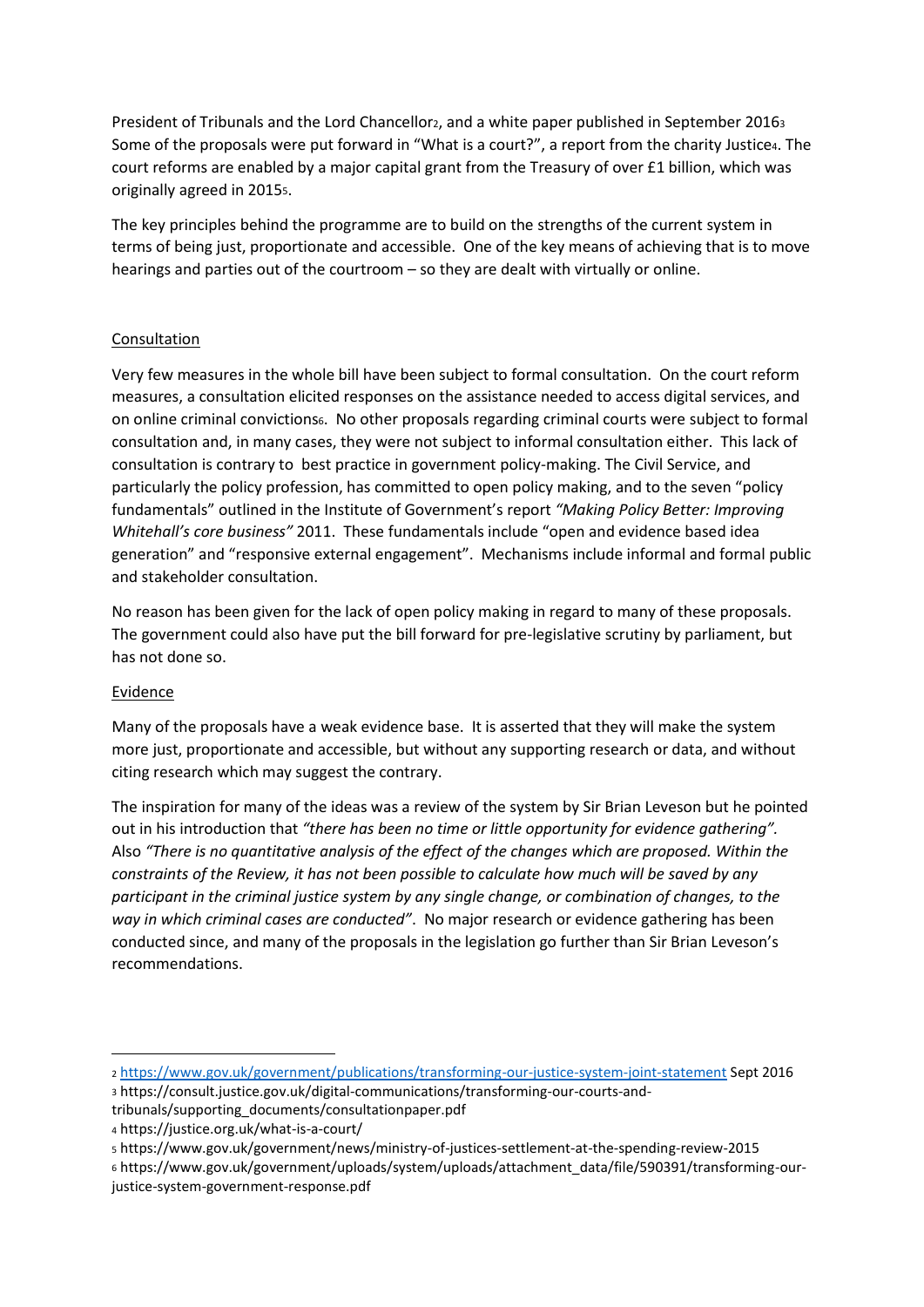The impact assessment which has been produced with the billz does not meet Sir Brian's ambition to calculate all the savings involved. Many of the impacts have not been costed (including infrastructure costs) and some impacts are not mentioned. In addition, no-one has modelled the potential impact of the court reform proposals on sentences – either more people being convicted or offenders receiving more punitive sentences, including longer prison terms – or of length of time on remand. This means that it is not clear whether the changes will save money or not.

There is little examination of the equality aspect of online and virtual courts, particularly for vulnerable defendants. This is partly because there is no research on how those who are vulnerable cope with these processes, as compared to being in the physical court, partly because the impact assessment suggests that a person's disability will always be known and declared. *"In making its decision* [as to how the hearing should be conducted] *the court should consider whether any parties or witnesses have a disability (e.g. visually or hearing impaired) or are vulnerable and would benefit from face to face contact in order to effectively participate in the case"8*. Many defendants and witnesses are reluctant to declare, or may not be aware of, their disability. Online and virtual processes can only exacerbate the assessment challenge, the risk that vulnerability will be "missed", and the ability of practitioners and lawyers to support.

Many of the proposals include children in the justice system. Defendants who are under 18 are the most vulnerable of all court users, who struggle already to participate in court proceedings. We feel that child defendants should be excluded from the virtual court and online proposals altogether. Existing legislation and the criminal procedure rules already allow for child defendants to participate virtually in exceptional circumstances.

# **Virtual hearings (clauses 32-33)**

Currently some parties "appear" in court by video link. Defendants and offenders appear by videolink from prison and from police custody. Witnesses appear by video link from another location in the court or from a van which comes to their home or workplace. Police witnesses give evidence from the police station. The use of video-links varies across the country, with London and Kent being at the vanguard.

The bill proposes a considerable expansion of virtual and telephone justice both for defendants and witnesses.

The rationale for the change is that *"we must make sure that the justice system is proportionate in order to save people time, shrink their costs and reduce the impact of legal proceedings on their lives. Justice delayed is justice denied".*

#### History

**.** 

HMCTS first used virtual hearings in 1990s and the Ministry of Justice commissioned independent researchers to conduct an evaluation of a virtual court pilots. This pilot involved two courts where defendants were encouraged to appear virtually from the police station. The evaluation of the pilot was published in 2010, and concluded that virtual courts as piloted were more expensive, may lead

<sup>7</sup> http://www.parliament.uk/documents/impact-assessments/IA17-003.pdf

<sup>8</sup> https://www.gov.uk/government/uploads/system/uploads/attachment\_data/file/594234/equalities-impactassessment-virtual-hearings.pdf

<sup>9</sup> https://www.justice.gov.uk/downloads/publications/research-and-analysis/moj-research/virtual-courts.pdf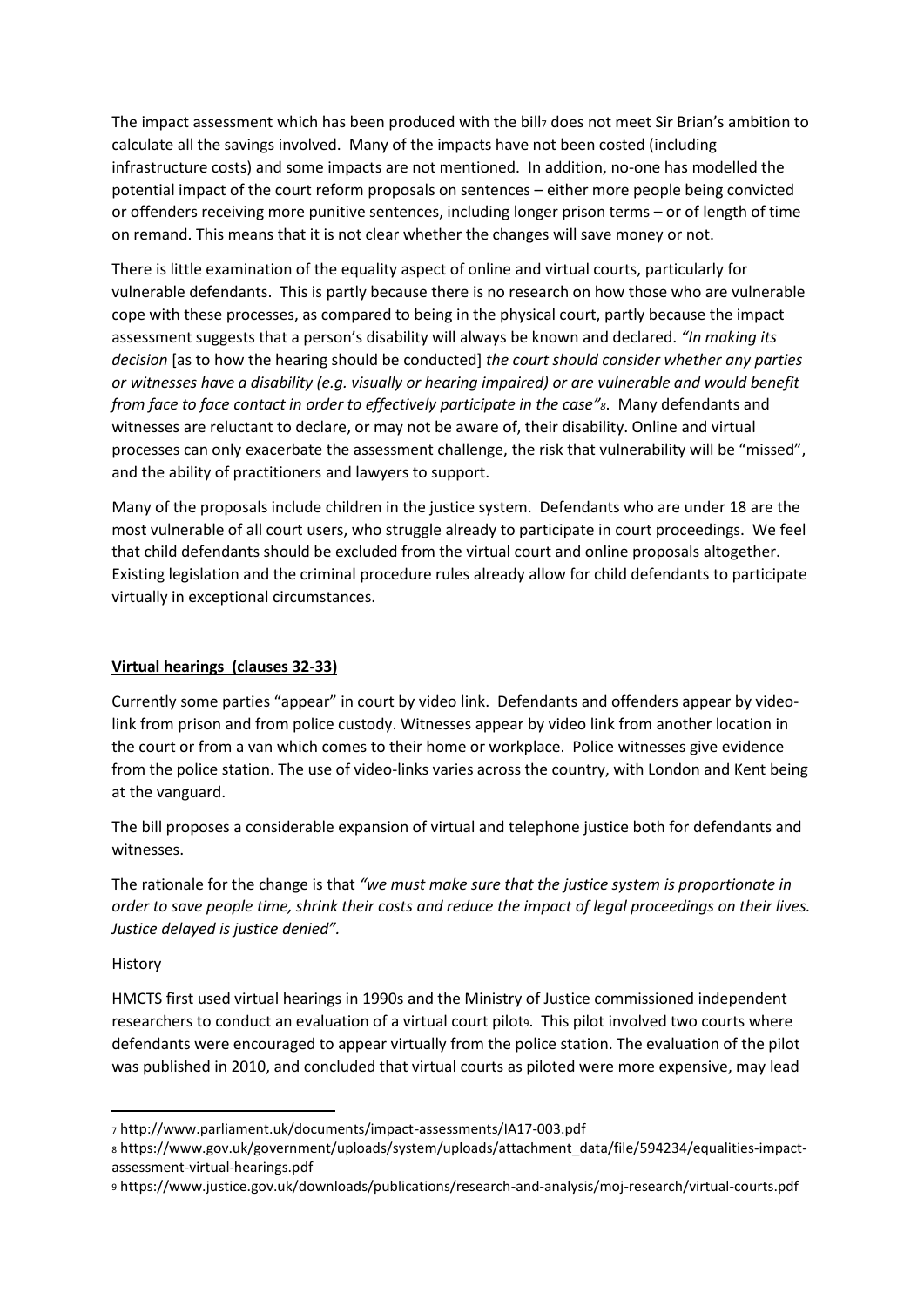to more guilty pleas and longer sentences, and impeded the communication between lawyer and client. The economists who did the research modelled a scenario whereby virtual courts could lead to a small saving over ten years, but this relied on hearing six cases per hour, and excluded any impact on sentences.

Despite the conclusions of this research, virtual hearings for defendants were extended, and Sir Brian advocated an even greater expansion – for pre-trial and case management hearings. *"Such hearings are often essentially administrative in nature and it is unnecessary to gather the participants together in one room to deal with the matters that require resolution, save exceptionally when the interests of justice require it"*. Sir Brian advocated virtual hearings on the basis of convenience for judges, advocates and other parties, and to *"ease the pressure on courtrooms"*. He suggested also that court proceedings are behind the times, given *"business meetings are conducted in this way and surgical operations are carried out remotely"*. Sir Brian did not cite the Ministry of Justice evaluation on virtual courts, so did not address the challenges it posed. He did however footnote10 research on video conferencing which appears to undermine its credibility. The research cited by Sir Brian suggests that those involved in video conferencing need to concentrate much harder: *"Faced with a higher cognitive load, users of video conferencing may economize when evaluating the information presented the speaker. They may economize by using heuristics, such as how likeable they perceive the speaker to be, rather than the quality of the arguments presented by the speaker when judging whether or not they will adopt or use the information presented by the speaker".*

There is no equivalent UK research with defendants/offenders but Dr Carolyn McKay did research in Australia with prisoners who appeared remotely from prison into the courtroom11. She found that, despite the technology's efficiency benefits, it risked preventing meaningful contact with lawyers and judicial officers. *"Prisoners reported not understanding what was going on in court, feeling disconnected and not being able to allow judges and accusers to see them in person."You're a bit withdrawn from the whole process really, it's all going on there without you and, umm, you're just a face on a screen really," a 24-year-old male* prisoner said"12. In the research done by MoJ on the online court pilot, very few defendants chose to appear virtually rather than go to court13. Anecdotal evidence from prisoners in England suggests many are content to take part in hearings via video-link, but this is usually because the experience of going to court involves packing up all their worldly goods, getting up in the middle of the night, missing out on meals, travelling in a sweat box and then, if unlucky, ending up at different prison late at night from the one they left in the morning. If going to court were not associated with such negative experiences, they would prefer to go in person.

Research in other jurisdictions suggests that bail hearings conducted by video link result in more punitive outcomes for defendants than those conducted in the courtroom. Experiments in the USA have found that the financial level of the bail bond (the amount to be paid to obtain bail) rose when hearings were virtual. Courts in Chicago abandoned virtual hearings when this became clear14.

1

<sup>10</sup> See footnote 18 [https://www.judiciary.gov.uk/wp-content/uploads/2015/01/review-of-efficiency-in](https://www.judiciary.gov.uk/wp-content/uploads/2015/01/review-of-efficiency-in-criminal-proceedings-20151.pdf)[criminal-proceedings-20151.pdf](https://www.judiciary.gov.uk/wp-content/uploads/2015/01/review-of-efficiency-in-criminal-proceedings-20151.pdf) citing http://www.leadingvirtually.com/is-video-conferencing-a-goodsubstitute-for-face-to-face-meetings/

<sup>11</sup> http://journals.sagepub.com/doi/abs/10.1177/1743872115608350

<sup>12</sup> http://www.smh.com.au/nsw/youre-just-a-face-on-a-screen-really-the-huge-technology-change-in-nswcourts-20160914-grg2ow.html

<sup>13</sup> https://www.justice.gov.uk/downloads/publications/research-and-analysis/moj-research/virtual-courts.pdf <sup>14</sup> <http://scholarworks.law.ubalt.edu/lf/vol45/iss1/4/> http://www.cityandstatepa.com/content/phillys-videobail-system-draws-continued-criticism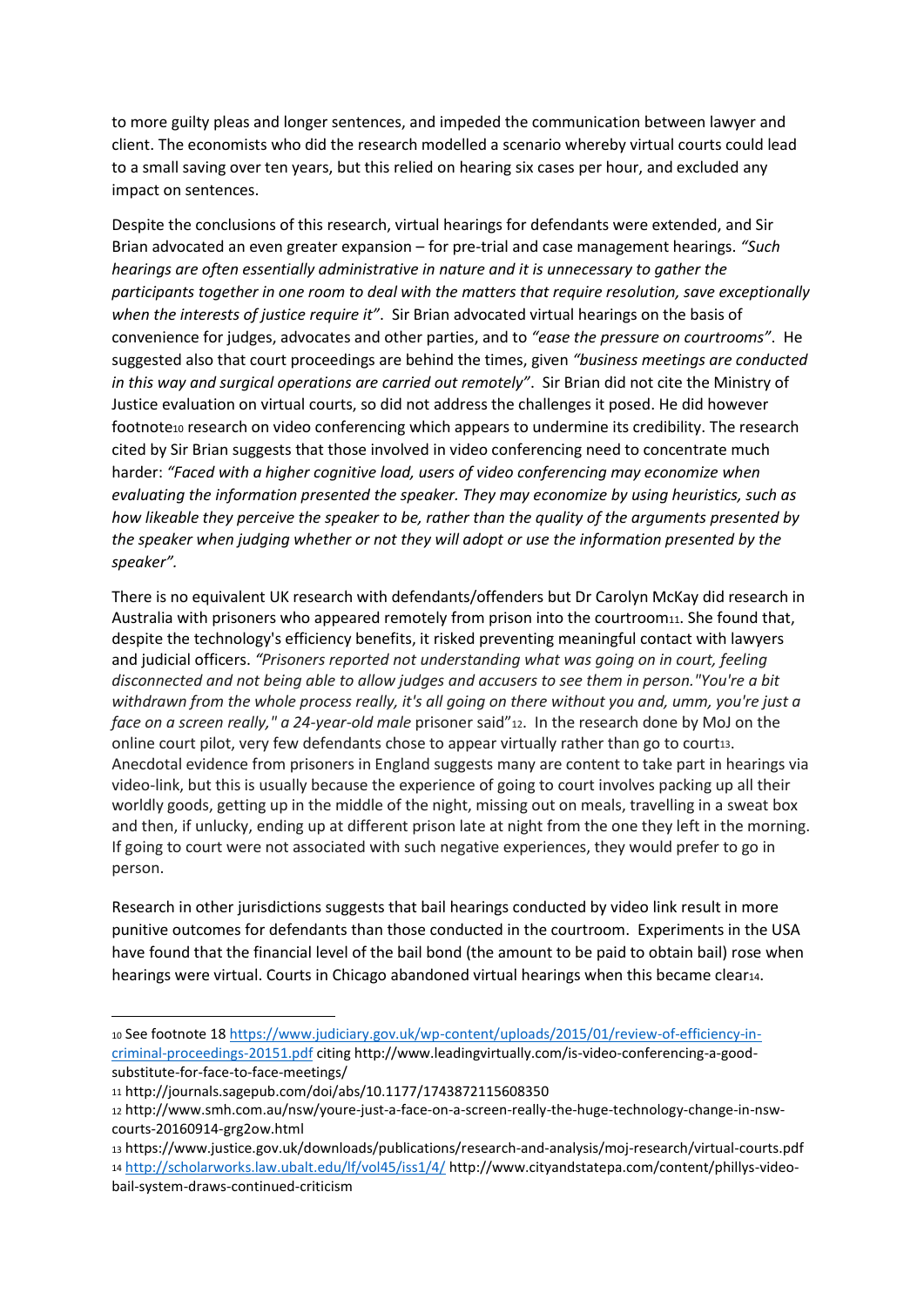The only other research we have on virtual hearings in England and Wales is a process evaluation of pre-trial cross examination of vulnerable witnesses15. This evaluated the process involved in a pilot allowing vulnerable witnesses to be cross examined in advance of their trial, sitting in a different location from the courtroom, appearing via video-link, with all the parties except the jury present. This pre-trial cross examination is designed to improve the experience for vulnerable witnesses, who frequently find giving evidence in front of a jury extremely stressful.

The process evaluation found that witnesses appreciated the opportunity to give evidence in this way, but the research was not designed to evaluate outcomes. In the sample cases involved there appeared to be more guilty pleas after pre-trial cross examination had been completed (than might be expected), but the numbers were small and the author himself wrote: *"findings from the monitoring data are based on a relatively small number of cases and findings may not be replicated under any roll-out"*. So no firm conclusions can be drawn from it about the impact of pre-trial cross examination on outcomes, either guilty pleas or convictions, though the experience of the witnesses was positive.

There is very little evidence on the impact of virtual hearings on juries, judges, on defendants' participation in hearings, nor on the outcomes of those hearings. What evidence we have, whether from business or criminal justice, suggests the impact may be negative.

While the best research we have on outcomes16 suggests virtual courts to be more expensive, and to result in more punitive sentences for defendants, we would suggest more research is urgently needed.

#### What the government is proposing

The government is proposing that almost any party to any court hearing will be allowed to take part by telephone or video link. Some hearings will have one or more parties on a telephone/video link while others will be wholly virtual/telephone, with no-one in the courtroom and all parties either on video or on the telephone, or a combination of the two.

Under the proposals, remand hearings, pre-trial and enforcement issues, disputes re bail conditions and witness evidence in trials (including from the defendant) can all be conducted in part or wholly by telephone or video, if the judges and parties wish.

The bill provides for summary only trials to be conducted wholly by video link, where the offence is non imprisonable, and conviction and sentencing, for any offence, can be meted out in a wholly video hearing.

#### Costs

The impact assessment cites some of the costs under "case management and allocation" and others under "virtual hearings and open justice". It does not cost out most of the changes required, including IT costs for the provision of live video links, telephone and video conferencing and the provision of open justice. It estimates £3M will be saved in the employment of fewer ushers, £12M from reduced hearing times and £4.6M in reductions in prisoner escort service journeys.

#### Concerns

<sup>15</sup> https://www.gov.uk/government/uploads/system/uploads/attachment\_data/file/553335/processevaluation-doc.pdf

<sup>16</sup> https://www.justice.gov.uk/downloads/publications/research-and-analysis/moj-research/virtual-courts.pdf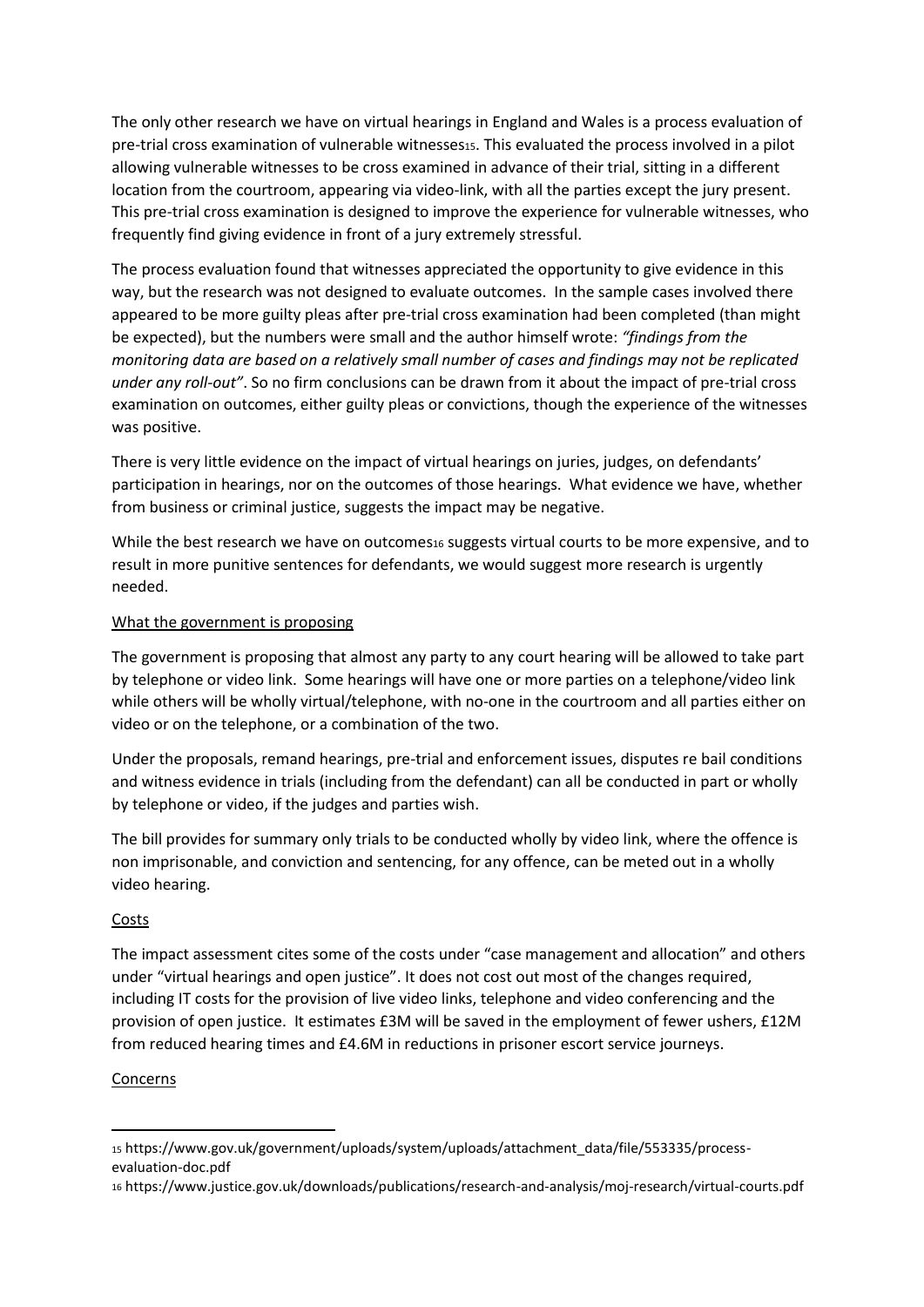- 1. No research or testing has been done on these proposals and existing research (including the MoJ's own evaluation of the virtual court), suggests that there are no real savings in virtual hearings, that they result in more defendants being unrepresented and in more punitive sentences. Australian research suggests virtual hearings damage the defendantlawyer relationship. We have no research on outcomes. While the virtual experience may be more convenient and less stressful for witnesses, we do not know whether juries are biased against evidence given virtually or in advance. In the absence of good data, evidence or research on the positive value of virtual hearings, we would urge caution.
- 2. We are concerned by the logistical and security implications of wholly audio and wholly video hearings. IT systems in the courts frequently break down now. If all four parties are in different places, we see the chances of one connection breaking down as high. We are also concerned as to how a phone link could be secure and confidential.
- 3. We question the need for virtual hearings. There is no, and still will not be (even after closures), a shortage of courtrooms. Many defendants and witnesses would prefer to appear in person than remotely. If the needs of witnesses were better met in court, they would be less stressed. Equally, we question the necessity of the police detaining so many low level offenders, thus necessitating either a virtual hearing from police custody, or an expensive trip in a secure van to the court.
- 4. All research suggests that vulnerable people those with learning difficulties, mental health problems, addictions and other disabilities, English as a second language – are disproportionately represented amongst defendants. There is liaison and diversion in some courts and police stations but the roll out will take years to come. Meanwhile it will be more difficult for parties both to assess whether someone is vulnerable, and to support those needs, if they are remote from the courtroom.
- 5. We are concerned that without proper costings, the proposal is impossible to evaluate. We also note that a minimum of £2.6 million is to be spent on equipment etc by the police, a service whose resources are under strain. Is it the best use of police resources to facilitate virtual hearings for HMCTS?
- 6. There are indications that virtual hearings may lead to more punitive sanctions, longer prison sentences and more people on remand. Our prisons are in a volatile state with arguably too many prisoners to keep safe with the staff available. Any untested change which may increase prison numbers should not be risked.

#### **Automatic online conviction and standard statutory penalty (35-36)**

The government is keen to replace postal and physical justice with online justice. They are progressing online justice processes in the civil and criminal spheres.

Already it is possible to both plead guilty and be convicted of a motoring offence online. If you are convicted of speeding or another minor traffic offence, you are encouraged to go online and, if you plead guilty, to pay the penalty and receive the conviction online. If you plead not guilty, you go to trial in the magistrates' court in the normal way.

The bill suggests an expansion of this system to more crimes, to be agreed under secondary legislation.

There is no research on the success or otherwise of the existing online criminal court. Currently many non imprisonable offences, where the defendant pleads guilty, are dealt with under the single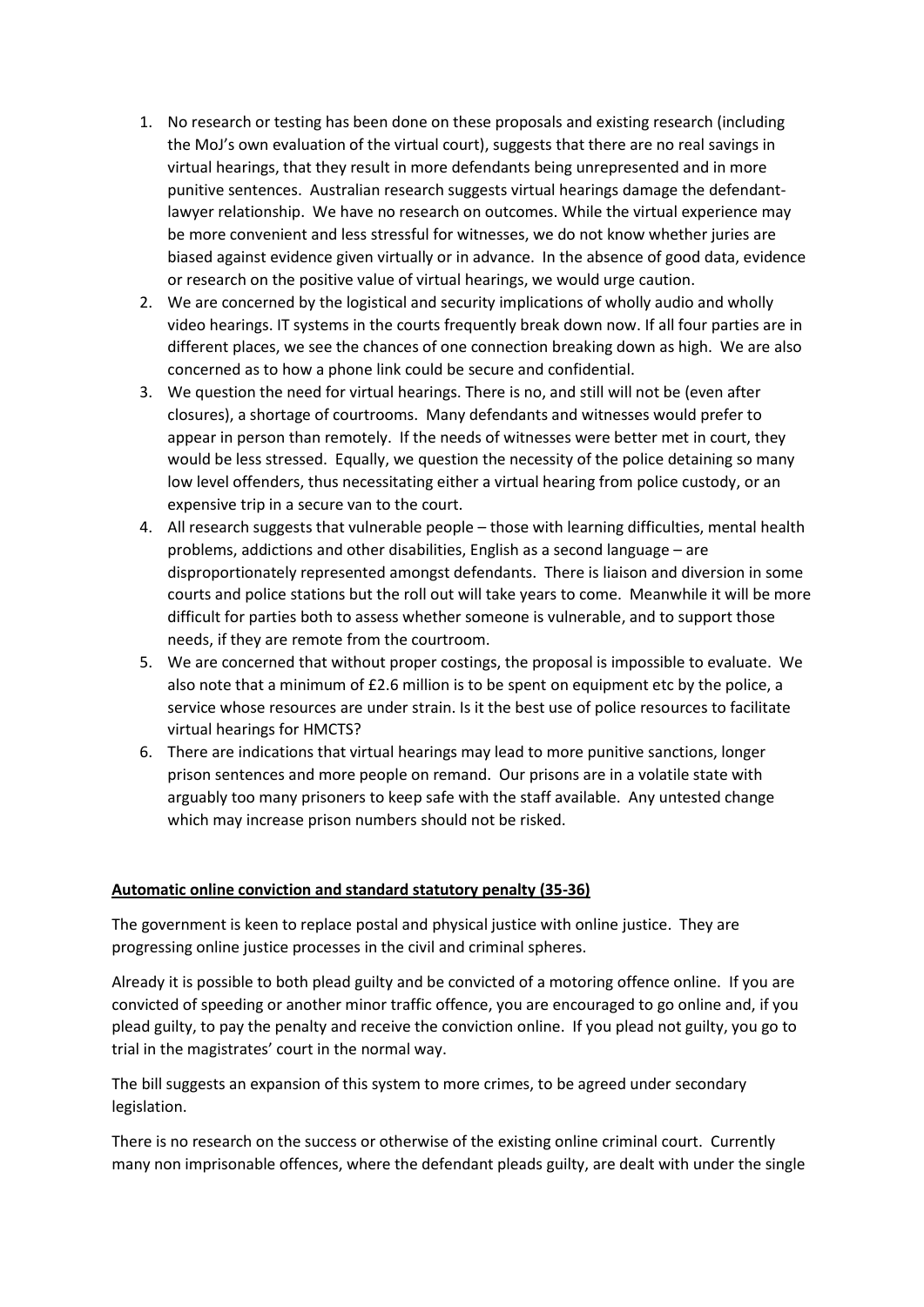justice procedure, where a magistrate sits in a closed court and deals with each case administratively - on the papers – aided by a legal adviser.

### What the government is proposing

The government is proposing to replace the single justice procedure with a wholly online system for those who plead guilty. *"Around half of all cases heard in magistrates' courts in England and Wales are summary-only, non imprisonable offences where there is no identifiable victim and could potentially be tried under this procedure".* The government has committed to getting agreement to particular offences going online via an "affirmative procedure". The first offences put forward are: failure to produce a ticket for travel on tram/train and fishing with an unlicensed rod and line.

Under the online system, those who are charged with the offence will be offered the opportunity to go online, to see the evidence against them, plead guilty, be convicted and pay a standard penalty. Those who don't want to use the online procedure, but still plead guilty, will go through the existing single justice procedure (SJP). The offences so far proposed are non-recordable offences – they are not entered on the police national computer - but offenders are subject to the rehabilitation of offenders act, which necessitates declaration of the criminal conviction to employers.

### Costs

There is a significant cost to this proposal as outlined in the impact assessment, and significant costs mentioned which have not been assessed, such as the design and maintenance of software. The assessment says that HMCTS will lose £1m in income (not clear in what time period) since offenders will pay less online than under the SJP system. It lists a number of impacts which will result in savings (improved collection rates, fall in court demand etc) but these are not costed.

#### Concerns

- 1. Every conviction carries a criminal record. The risk of an online system is that those charged will not understand the full implications of pleading guilty, in terms of the rehabilitation of offenders act. It is essential that the offences concerned should be non-recordable.
- 2. Open justice (see below). The online system is closed.
- 3. People will plead guilty when they have a viable defence just for convenience or because they do not realise they have a viable defence. The story of someone who forgot money for their bus fare and ended up with a £750 bill from the court $17$ , illustrates the risk.
- 4. It is not clear why anyone should be prosecuted for failure to produce a ticket, if there is no evidence of fare evasion. They can be, and are usually, asked to pay a penalty fare or the full fare, on the spot, instead18.
- 5. The introduction of online conviction for motoring offences shows that the complexities of justice need very careful translation into an automated system. Soon after the system was set up, the paper driving licence was abolished. The system and the law were not adapted leading to offenders who used the online system, but forget to send their plastic licence, being financially penalised, despite the fact that noone needed their plastic licence19.

<sup>17</sup> http://www.standard.co.uk/news/london/mayfair-businessman-slapped-with-750-bill-after-being-allowedto-ride-bus-for-free-by-the-driver-a3384966.html

<sup>18</sup> http://www.nationalrail.co.uk/times\_fares/ticket\_types/46592.aspx

<sup>19</sup> http://www.transformjustice.org.uk/online-justice-a-cautionary-tale-2/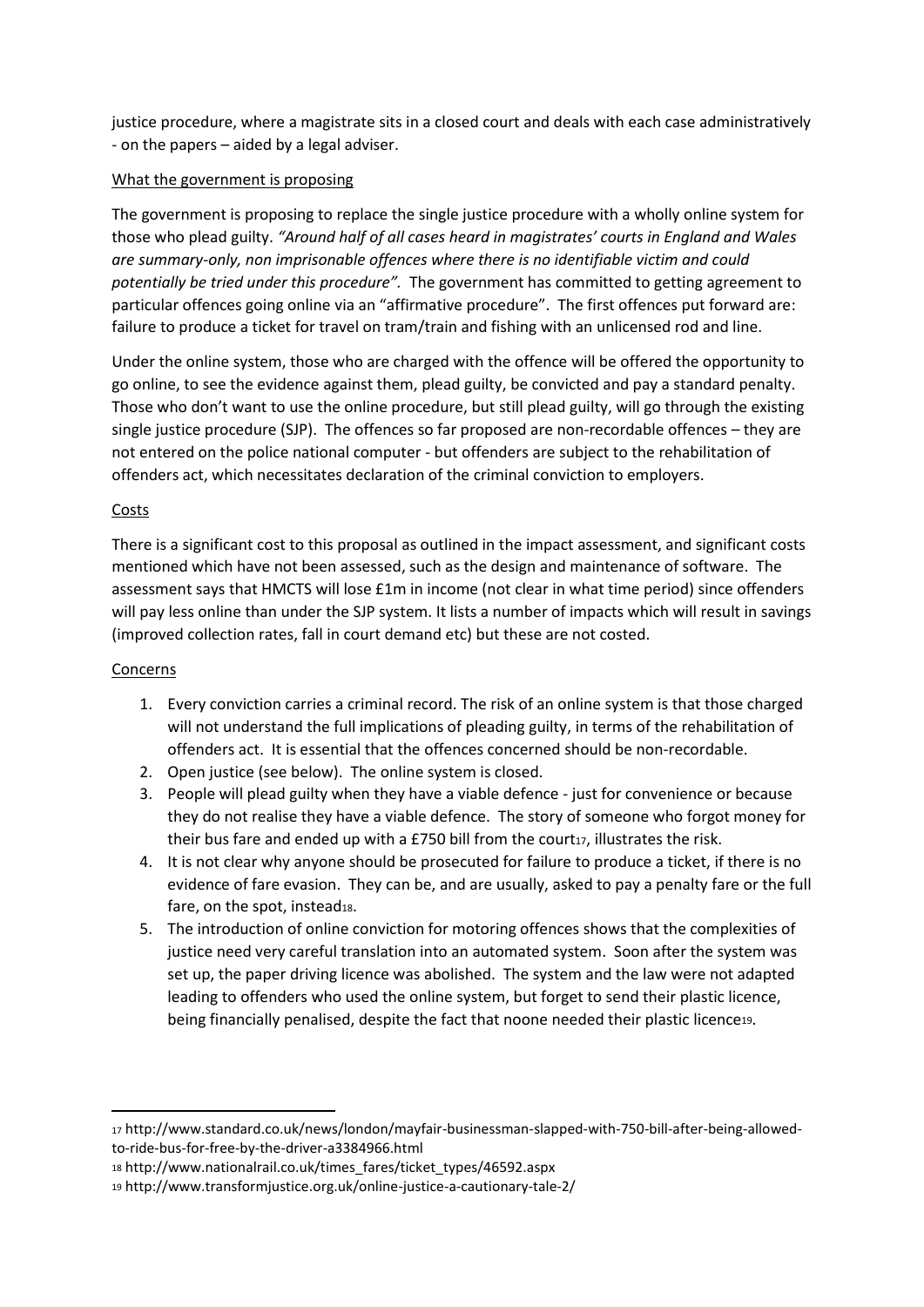# **Automatic online pleas (clause 23)**

There is no provision currently to plead guilty or not guilty online, or in writing, for most offences. But the new proposal is that defendants will be able to plead online for any offence for which they are charged.

This proposal has been trailed but not subject to any public or informal external consultation.

### What is being proposed

The bill proposes that every person charged should be offered (in reality probably encouraged) to indicate their plea in writing, by which they mean online. No offender can plead until they are formally charged, but the bill suggests police officers, civilian staff working for the police, the court or a prosecutor should explain to those who are charged that they will be able to indicate their plea online and how to do so.

The assumption behind the proposal is that the plea hearing in the magistrates' or crown court is a purely administrative hearing, that people know whether they are guilty or not, and that no debate or discussion is necessary.

However research suggests that entering of plea is a complex decision which is, or should be, subject to advocacy in the courtroom. Transform Justice's research on unrepresented defendants in the criminal courts<sub>20</sub>, suggested that entering a plea was one of times where those without a lawyer were most disadvantaged. Unrepresented defendants did not understand when they had a viable defence and should plead not guilty, but also pleaded guilty when the evidence against them was overwhelming, thus losing credit for an early guilty plea.

The other risk in putting pleas online is that the ability to challenge the charge is eliminated or delayed. The Leveson report emphasises the problem of people being wrongly charged (either over or under charged) and of the inefficiencies this causes – particularly if a charge is downgraded on the day of trial leading to the defendant pleading guilty. Sir Brian wrote: *"any failure to charge appropriately has a considerable impact throughout the life of that case... For example, in the first quarter of 2014, 15% of all 'cracked' trials in the Crown Court were due to guilty pleas entered to alternative new charges offered by the prosecution for the first time on the day fixed for trial. A further 4% of cracked trials were primarily due to late guilty pleas being entered to new charges, previously being rejected by the prosecution... In such cases, although there will have been room for different decisions to be made prior to the date of trial, the seed for potential waste has been sown from the outset and could have been avoided had the initial charging decision been appropriate".*

# Concerns

- 1. Providing the means to, and encouraging, defendants to plead online will lead to more defendants representing themselves (either just at that stage or throughout the process), since the process of "doing it yourself" may appear easy. The criminal justice system is complex and its sanctions are life changing. Particularly for serious offences, we do not feel that defendants should be entering a plea unrepresented.
- 2. The implications of pleading guilty, even for some minor offences, are significant including a criminal record for life. Will the online system fully signal all the implications of a criminal conviction? Is it suitable for a serious charge such as murder or sexual assault?

<sup>20</sup> http://www.transformjustice.org.uk/wp-content/uploads/2016/04/TJ-APRIL\_Singles.pdf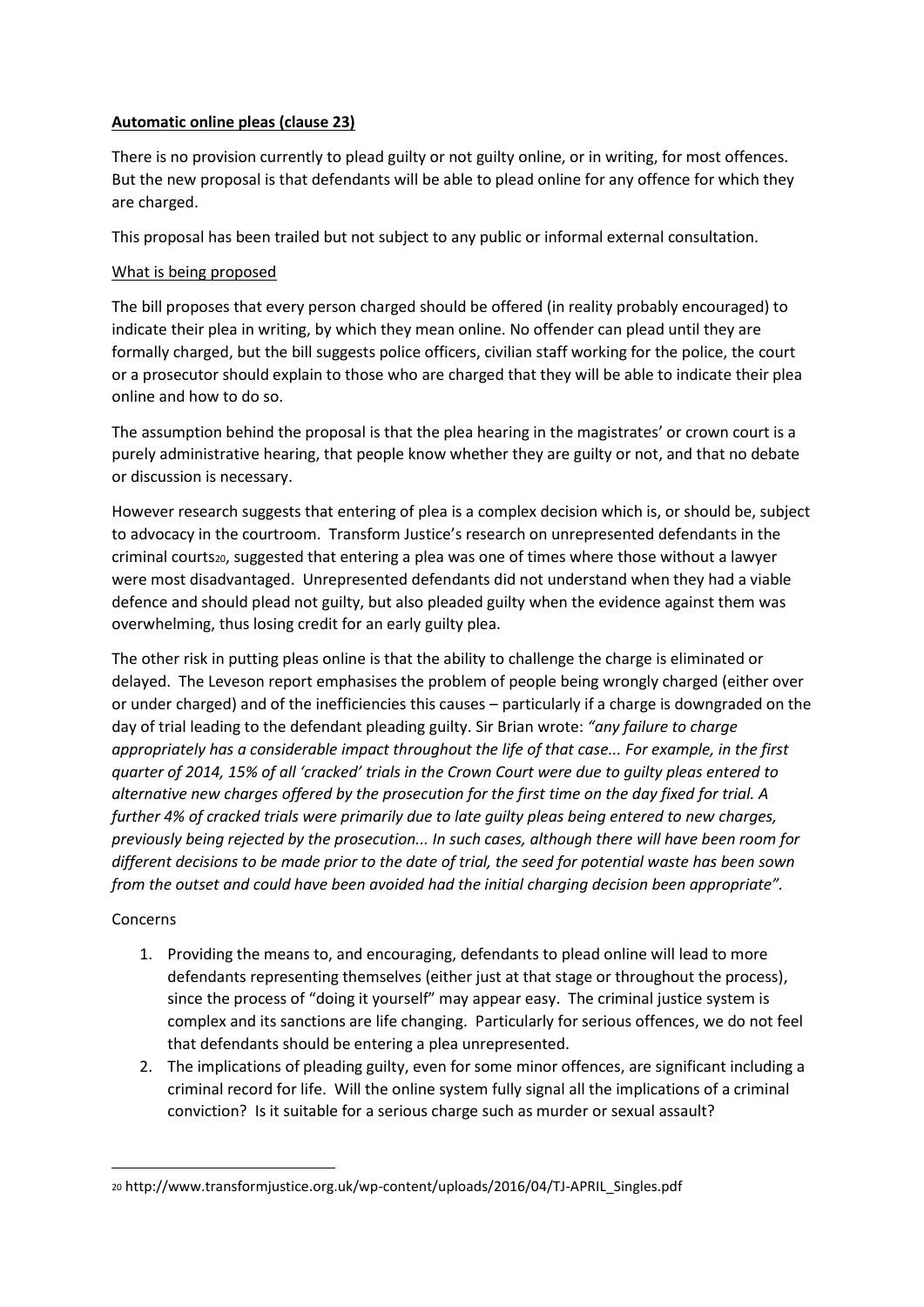- 3. If there is no hearing for, and thus discussion of, the charge and plea, the opportunity for the defence to challenge the charge, and for the CPS to correct their charging decision at an early stage will be lost.
- 4. How can an online plea system maintain the principles of open justice?

# **Open Justice (clause 34)**

The criminal court system is, unlike most family courts, open to outside scrutiny. The public and the press can watch and report on most adult criminal cases by walking into a court, and observing the proceedings. Even if one party is on a video screen, the rest of the parties are in court and the public can observe. The new reforms pose a number of challenges to open justice

- The wholly telephone or wholly video hearings will take place in the virtual world, not in the courtroom.
- Online pleas and online convictions will take place in a closed computer system.

Proposals on open justice are somewhat vague. In relation to the online conviction process, the explanatory notes say "*the Government intends to put in place measures that will maintain transparency, for example by regularising listings and publishing results online"*. But this does not explain how such information will be published.

The government is determined that the public should be able to observe wholly virtual hearings and will thus live stream the video and/or audio onto a screen or headset in the court. *"Members of the public will be able to travel to a local court building to view a virtual hearing using a dedicated terminal".* A government announcement elaborates: *'We will put booths in court buildings to allow the public to view virtual hearings as they take place from anywhere in England and Wales".<sup>21</sup>*

# Costs

The proposals in relation to open justice are uncosted, including the cost of staff to supervise members of the public watching/listening to virtual hearings, of the space needed for the "booths", and the cost of setting up and maintaining this facility.

# Concerns

- 1. Open Justice principles are based on the principle of open physical courts. The new proposals are an attempt to graft existing open justice principles onto new structures, but there has been no research and no consultation on them, so we have no means of gauging their impact.
- 2. Currently a member of the public can wander into a criminal court and work out who the parties are from their position in the courtroom. Or they can ask the usher for help in understanding what is going on. Even so, it can be confusing for someone unfamiliar with the system to understand proceedings. If the public have to "observe" cases through listening to a five way phone conversation, or some parties on video and some on the phone, they are likely to find the proceedings confusing. A court hearing has a certain drama and gravitas, which brings the criminal justice system alive. If the public can only access hearings virtually, we risk reducing public interest in, understanding of, and respect for the system.

<sup>21</sup> https://www.lawgazette.co.uk/law/courts-bill-viewing-booths-to-preserve-open-justice/5059937.article